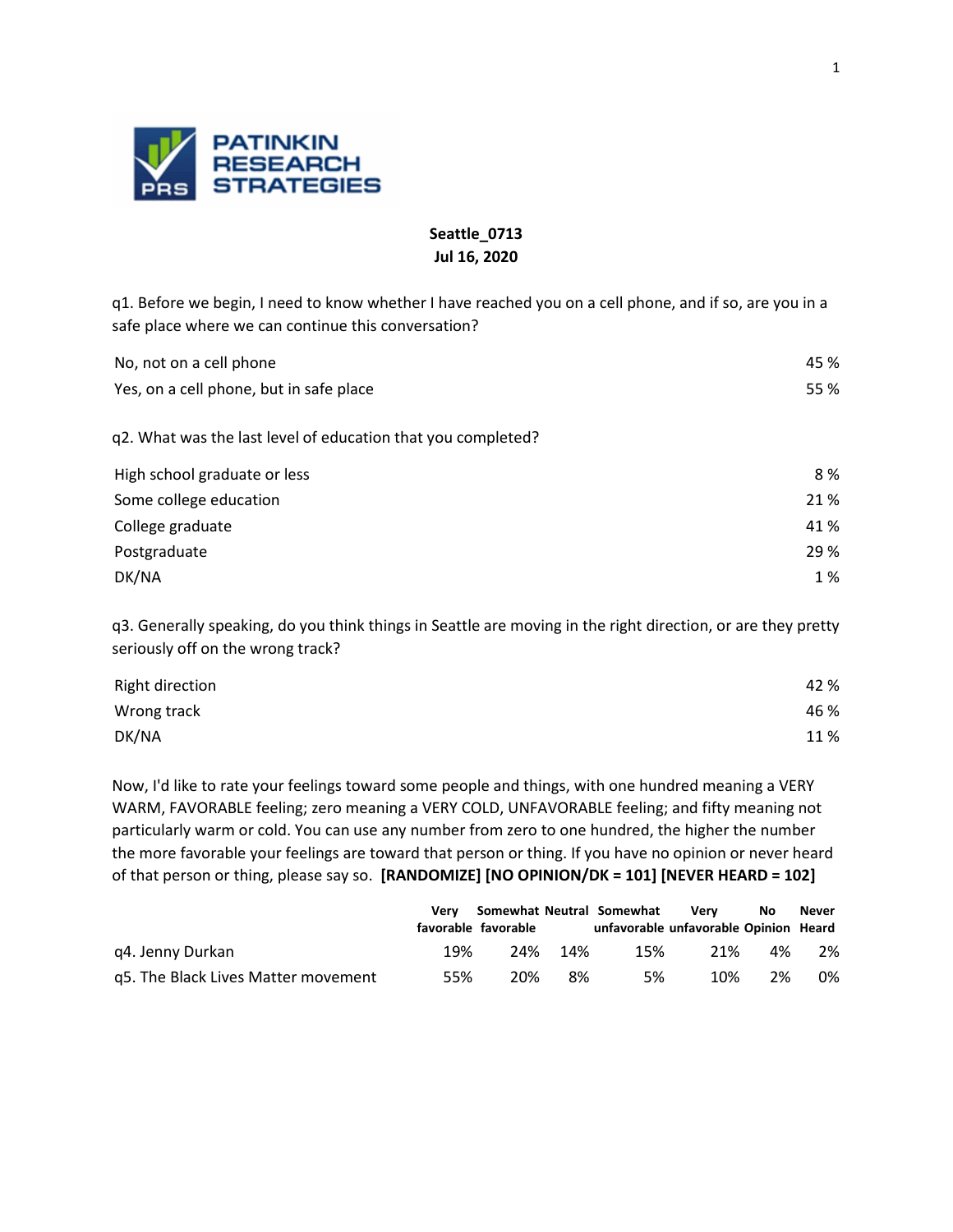q6. And if you had to rate the overall job being done by Mayor Jenny Durkan on a scale from one to five where one means Mayor Durkan is doing a "poor job," "five" means Mayor Durkan doing an excellent job and three means "neutral," how would you rate the overall job being done by Mayor Jenny Durkan?

| $1 - POOR$          | 20 % |
|---------------------|------|
| $\overline{2}$      | 18%  |
| 3 - NEUTRAL         | 25 % |
| 4                   | 26 % |
| 5- EXCELLENT        | 9%   |
| DK/NA [VOLUNTEERED] | 1%   |
| <b>NET POSITIVE</b> | 35 % |
| <b>NET NEGATIVE</b> | 38%  |

I'm going to read you a list of issues facing the City of Seattle. After each, please tell me how good of a job you think Mayor Durkan is doing in addressing that issue—is she doing an excellent job, a good job, only a fair job or a poor job. If you aren't sure, you can tell me that, too, and we will move on.

|                                                                                 | Excellent Good |     | Fair | Poor | DK  |
|---------------------------------------------------------------------------------|----------------|-----|------|------|-----|
| q7. The Seattle police response to B-L-M protests                               | 5%             | 21% | 26%  | 42%  | 6%  |
| q8. The coronavirus                                                             | 12%            | 42% | 26%  | 13%  | 7%  |
| q9. The cost of housing                                                         | 3%             | 14% | 38%  | 34%  | 12% |
| q10. Homelessness                                                               | 3%             | 9%  | 33%  | 49%  | 7%  |
| q11. Ensuring all jobs pay a living wage and promote protections<br>for workers | 6%             | 30% | 35%  | 18%  | 11% |
| q12. The availability of affordable high quality childcare                      | 2%             | 11% | 25%  | 27%  | 36% |

q13. Do you support or oppose reallocating 50 percent of the Seattle Police budget to community services? **[IF SUPPORT/OPPOSE, ASK:]** Do you feel that way strongly or not so strongly?

| <b>NET OPPOSE</b>     | 44 % |
|-----------------------|------|
| <b>NET SUPPORT</b>    | 49 % |
| Oppose, strongly      | 37 % |
| Oppose, not strongly  | 7 %  |
| DK                    | 8%   |
| Support, not strongly | 14 % |
| Support, strongly     | 35 % |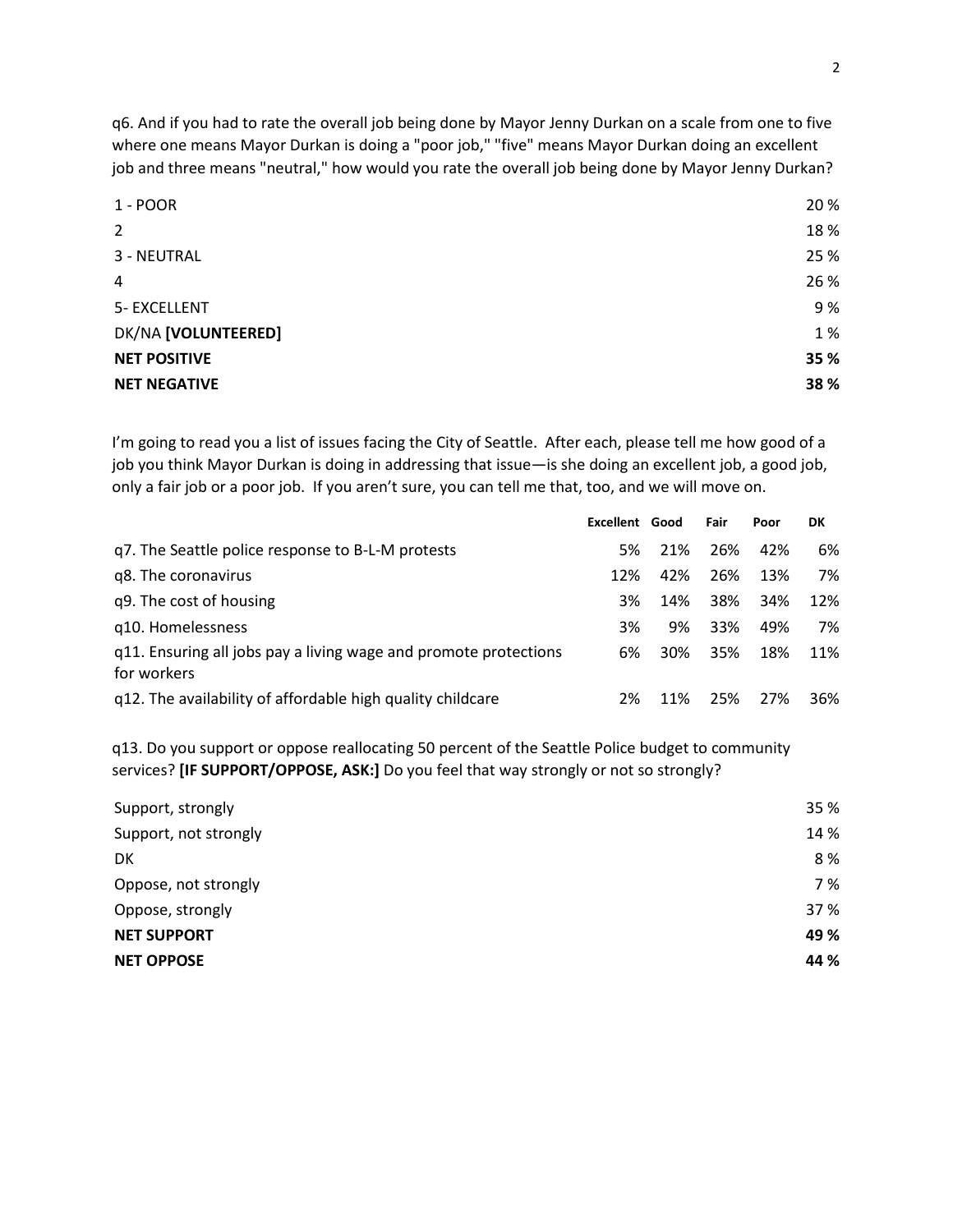#### **SPLIT SAMPLE A**

q14. Thinking ahead to November 2021, if a candidate for Mayor actively supported the Black Lives Matter protests this spring and summer, would you be more or less likely to support that candidate? **[IF MORE/LESS LIKELY ASK:]** Is that much \_\_\_\_ **[MORE/LESS]** likely or only somewhat \_\_\_\_ **[MORE/LESS]** likely? If it doesn't make a difference to you either way, you can say that, too.

| Much more likely       | 35 % |
|------------------------|------|
| Somewhat more likely   | 29 % |
| No difference          | 15 % |
| Somewhat less likely   | 8%   |
| Much less likely       | 10%  |
| DK/NA                  | 4 %  |
| <b>NET MORE LIKELY</b> | 64 % |
| <b>NET LESS LIKELY</b> | 18%  |

## **SPLIT SAMPLE B**

q15. Thinking ahead to November 2021, if a candidate for Mayor actively supported the Seattle Police during the Black Lives Matter protests this spring and summer, would you be more or less likely to support that candidate? **[IF MORE/LESS LIKELY ASK:]** Is that much \_\_\_\_ **[MORE/LESS]** likely or only somewhat \_\_\_\_ **[MORE/LESS]** likely? If it doesn't make a difference to you either way, you can say that, too.

| <b>NET LESS LIKELY</b> | 40 % |
|------------------------|------|
| <b>NET MORE LIKELY</b> | 31%  |
| DK/NA                  | 15 % |
| Much less likely       | 24 % |
| Somewhat less likely   | 16 % |
| No difference          | 15 % |
| Somewhat more likely   | 11%  |
| Much more likely       | 20%  |

#### q16. What is your age?

| 18-29             | 13% |
|-------------------|-----|
| 30-39             | 19% |
| $\frac{1}{40-49}$ | 16% |
| 50-59             | 17% |
| 60-69             | 16% |
| $70+$             | 17% |
| DK/NA             | 3 % |